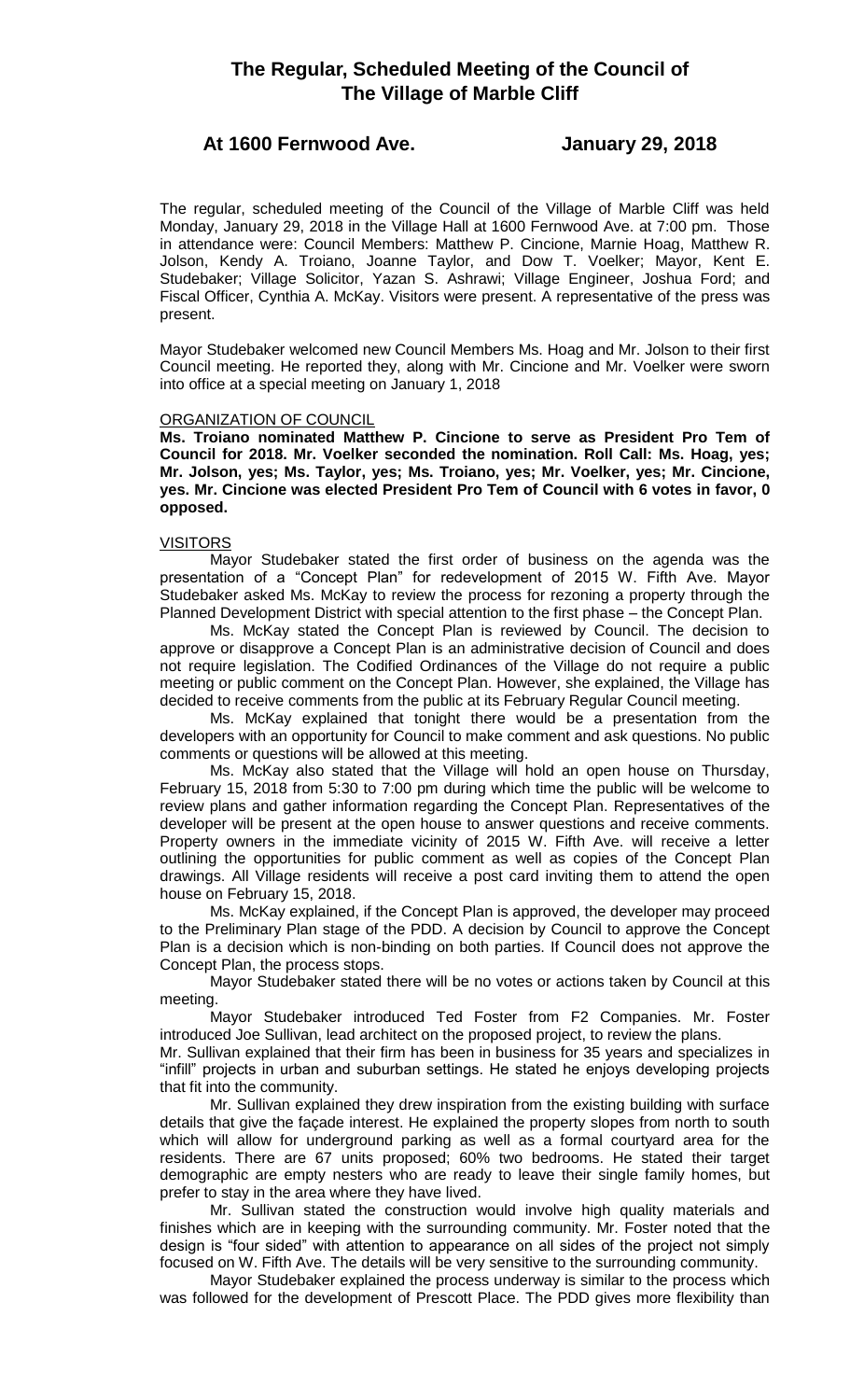the standard zoning code and can be fitted to precise requirements by the Village Council. Mayor Studebaker also noted that the property is currently zoned "commercial" and has been for many, many years. The property has been owned by a single individual for about a decade and it has been on the market for almost the entire time of her ownership. Mayor Studebaker also stated that during his term as mayor at least 10 different development plans have been presented to the Village. Redevelopment plans have not always gotten to the formal application stage, but this is not the first to come to council.

Mr. Cincione asked if the preliminary plan will also go to the public for comment. Ms. McKay confirmed there will be an opportunity for public comment on both the Concept Plan and, if the project moves forward, the Preliminary Plan. Mayor Studebaker reiterated there will be an Open House at Village Hall on February 15, 2018 from 5:30 – 7:00 pm for the public to come in to an informal setting to review the Concept Plan.

Mr. Cincione pointed out that the previous developer proposed a density of 57 units and F2 Company is proposing 67. He noted that the previous developer wasn't able to gain traction at the lower number and expressed his concern about the proposed higher density. Mr. Foster stated that the project is not financially feasible at 57 which is one reason the prior developer walked away from the project. He commented that 67 is tight financially. Mr. Cincione stated that the unit number has to go down or the price of the property has to go down. Mayor Studebaker stated the owner is absolutely inflexible with her price point which has been the primary cause of all potential redevelopers or purchasers walking away. Mayor Studebaker has had many conversations regarding possible options with the owner. She is not willing to negotiate.

Mr. Sullivan commented that density is something that can be quantified. He noted that density can go down and price can go up. He noted that a change in density can impact the target market. Traffic generated for apartments and condos can be much less than for single family homes. Other issues are the type and demand for housing that has the least impact on the surrounding neighborhood.

Ms. Taylor asked if the property would be age restricted. Mr. Sullivan said that the property would not be age restricted, but the price points and amenities will be such that the appeal will be "active empty nesters." Ms. Taylor stated that she believes there will be families who might be interested in the location. Mr. Sullivan stated his experience suggests that townhouse styles are more favorable for families and this property is designed as "flats." However, there is nothing in the design or plans that would restrict families. Ms. Taylor commented that the units are located in the Grandview Heights School District which may make them more attractive to families.

Mr. Sullivan confirmed the units are being built as apartments, but designed for transforming into condos. Mr. Sullivan stated they are seeing more empty nesters renting high quality units rather than buying.

Ms. Troiano asked about the parking noting the design calls for one space per unit. Mr. Foster said the ratio is actually one parking place per bedroom. There will be some additional outside parking. Mr. Sullivan stated the parking is larger than the footprint of the building because there is parking under the outside terrace.

Ms. Hoag asked what the size of the units will be. Mr. Sullivan stated the two bedroom units will be 1,000 to 1,100 square feet and the one bedroom units will be 720 to 750 square feet. He stated they will be on-sight management.

Mr. Jolson asked if they anticipate approximately 100 individuals living in the development. Mr. Sullivan stated he would be surprised if there would be 100, but stated his belief that the actual number will be less than 100. He expressed concern about the impact of adding renters to the Village population. Mr. Jolson also asked if infrastructure and Grandview Services will be adequate. Mayor Studebaker stated the Village provides police and fire services to apartments. Trash and recycling are the responsibility of the management company. If the building is converted to condos in the future, the question of services might have to be re-examined. Mr. Foster said they use trash compactors in their construction which are typically serviced by private trash services.

Ms. Hoag asked about the height of the proposed building. Mr. Sullivan stated his opinion that the 3 story is compatible with the community. He stated that the proposal is approximately 35 feet from grade to the eaves. Mr. Sullivan stated the aesthetics call for a pitched roof (48 feet at the peak) to complement the design. Ms. McKay stated the current building is three stories and current code allows for up to 35 feet.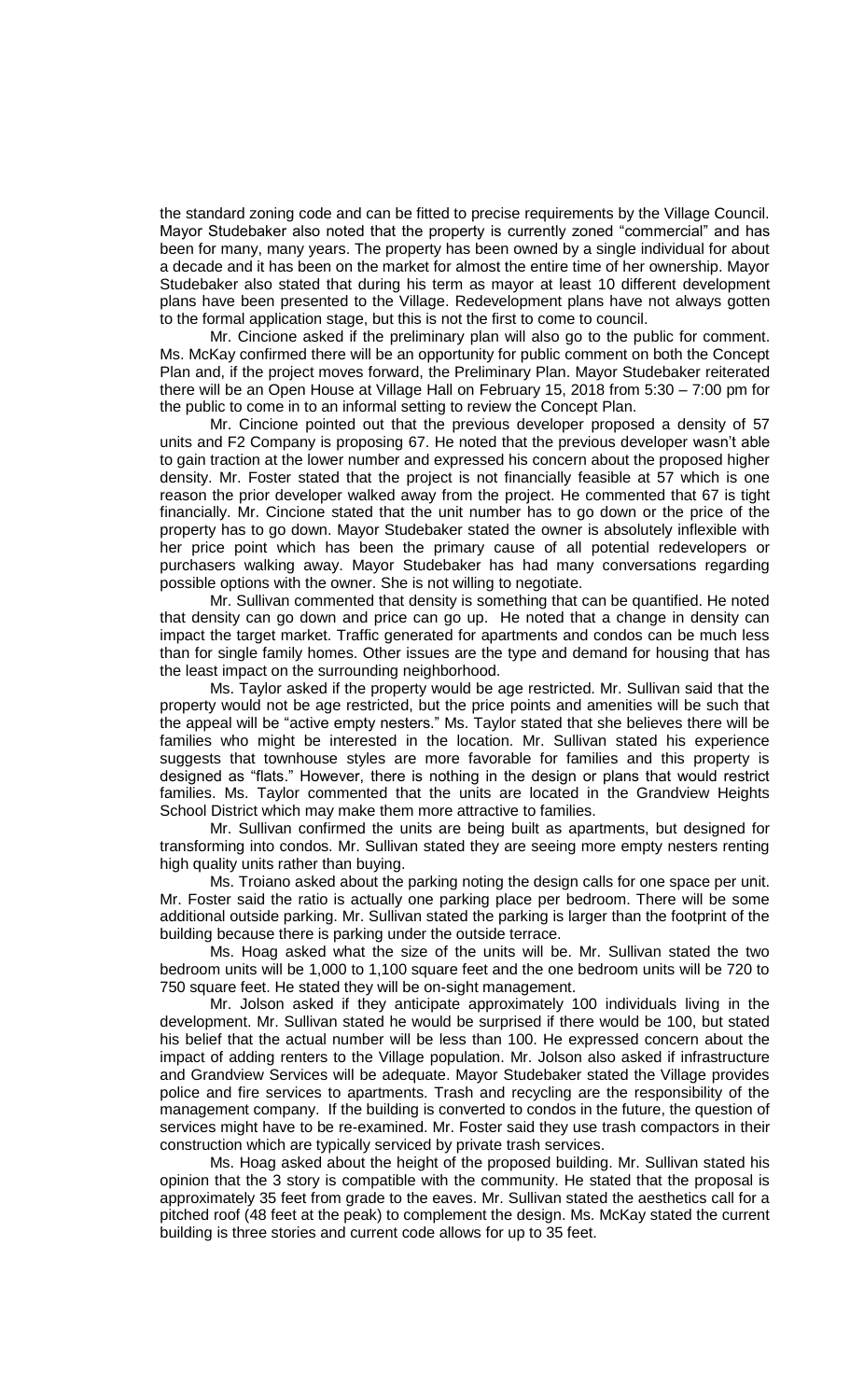Mr. Sullivan reported the new apartment building in Columbus/Grandview Heights area, The Broadview, is taller than what is proposed for Marble Cliff and has a slightly larger footprint. Mr. Voelker asked for the setback information. Mr. Sullivan stated there is a 25-foot setback on W. Fifth Ave. On the sides of the building the setback varies. Final measurements would be part of a Preliminary Plan.

Mr. Cincione asked about plans to incorporate access through a property on Arlington Ave. which is owned by the same person who owns 2015 W. Fifth Ave. The 2 unit apartment building would be torn down and the driveway access to the parking would be across that property. Mr. Foster stated there will need to be discussions with the fire department to ensure adequate access. He also stated that the design added a pull off on W. Fifth Ave. which would allow for ambulance service, deliveries, drop-offs, etc.

Mr. Jolson asked if there is only one single family resident property adjoining 2015 W. Fifth Ave. Mr. Foster confirmed that 1600 Roxbury Rd. is the only single family resident property adjoining; the rest are apartments or condos. Mr. Foster commented that the proposal actually increases the amount of green space on the property.

Mr. Voelker expressed some reservations about the proposal. Mr. Cincione expressed his opinion of the importance of public comment. Ms. Troiano asked if they considered including the existing building in the development. Mr. Sullivan stated that they studied it and determined it is not economically feasible. Mr. Sullivan recommended "The Astin" in Victoria Village as an example of another project they have worked on.

Mayor Studebaker reminded Council of the need to consider the entire Village when considering redevelopment of the property. He also reminded them of the number of possibilities which have been considered and which no developer or property owner has been able to bring to fruition to date. The cost of the property and the continuing deterioration are the two most challenging issues.

Mr. Jolson asked if a rent rate has been determined. Mr. Sullivan stated that the final rents are still under consideration with an understanding that the rents must be competitive in the market. Mr. Jolson asked if the Village has adequate sewer capability. Mr. Foster stated preliminary investigation suggests that capacity is adequate.

Ms. McKay encouraged those present to submit written statements for Council consideration.

#### CONSENT AGENDA

- 1) Receive Mayor's Court Report, December, 2017
- 2) Receive Police Report, December 2017
- 3) Receive Fire Report, December 2017
- 4) Receive Building permits issued in December, 2017
- 5) Approval Minutes of the regular, scheduled meeting of December 18, 2017
- 6) Approval Minutes of the special meeting of January 1, 2018
- 7) Approval Financial Statements for December, 2017
- 8) Receive Village Income Tax Report \$136,801.77
- 9) Receive Final Holiday party Report

### **Ms. Troiano moved approval of the Consent Agenda. Ms. Taylor seconded. The Consent Agenda was approved unanimously.**

### MAYOR'S REPORT

Mayor Studebaker reported a new business has moved into 2300 W. Fifth Ave. Council approved an economic incentive to assist with the cost of installing an elevator in the building to make it handicapped accessible.

Mayor Studebaker reported the Tri-Village Chamber Partnership will be holding a "Council / Chamber Meet and Greet" for the Chamber, the Cities of Upper Arlington and Grandview Heights and the Village of Marble Cliff. The event is scheduled for April 12, 2018 from 5:00 to 7:00.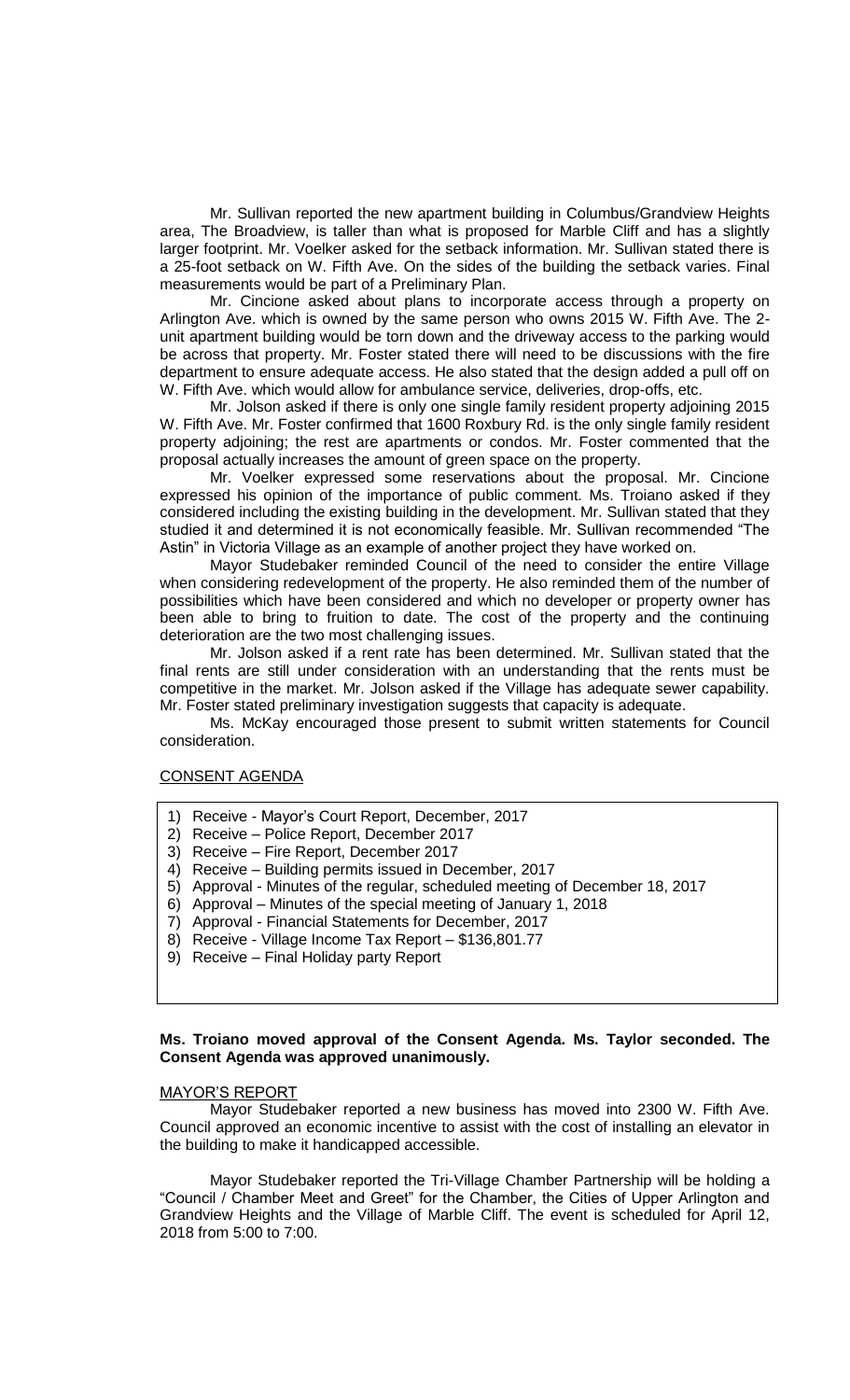. Mayor Studebaker reported he is an ex-officio member of the Grandview Heights Financial Advisory Committee. This committee is part of the school facilities redevelopment process. He also said there is an opposition group developing.

Mayor Studebaker reported he and several Council members have expressed concerns to the school superintendent regarding the male dominated make-up of the committee along with the lack of diversity of areas represented within Grandview Heights.

Mayor Studebaker introduced the first reading of O-2556-18, An Ordinance authorizing the Fiscal Officer to make a payment of \$1,500.00 to the Tri-Village Chamber Partnership to support the Business Inspires Podcast.

Ms. Troiano recused herself of any discussion or decision regarding Ordinance O-2556-18.

Mayor Studebaker reminded Council the nature of the podcast is to inform and educate businesses within the Tri-Village area which is in keeping with Village study of ways to support local businesses.

No action was taken.

#### ENGINEER'S REPORT

Mayor Studebaker introduced the first reading of O-2557-18, An Ordinance to codify the new annual Registration Maintenance Fee for Occupancy of Village Rights of Way.

Mr. Ford explained Ordinance O-2557-18 and O-2558-18 are required to maintain the fees related to the Village's Comprehensive Rights of Way codified legislation. The fees are required of all utilities who occupy the Village Rights of Way.

**Ms. Troiano moved the rules be suspended. Mr. Jolson seconded. The motion passed unanimously. Ms. Troiano moved the adoption of O-2557-18. Mr. Voelker seconded. The motion passed unanimously.** 

Mayor Studebaker introduced the first reading of O-2558-18, An Ordinance to codify the 2018 fees for construction permits issued for work in Village rights of way.

Mr. Ford recommended the construction fee be set at \$750. Ms. McKay concurred with Mr. Ford's recommendation. The proposed fee is unchanged from 2017.

### **Mr. Voelker moved the rules be suspended. Mr. Cincione seconded. The motion passed unanimously. Mr. Cincione moved the adoption of O-2558-18. Mr. Voelker seconded. The motion passed unanimously.**

Mr. Ford reported the bid package for the Cardigan Ave. roadway improvements (west of the railroad tracks) will be completed in the next few weeks and the project will be bid in late February. Staff has met with representatives of businesses on Cardigan Ave. to answer questions and to address concerns about the impact of construction on traffic flow.

Mr. Ford left the meeting at this point.

#### SOLICITOR'S REPORT

Mr. Ashrawi reported that Frost Brown Todd has filed its brief regarding the legal challenge by multiple municipalities to House Bill 49 as it allows the state to collect municipal income tax from businesses. The state will file its brief next week and a preliminary injunction hearing is scheduled for February 12<sup>th</sup> and 13<sup>th</sup>. The Village of Marble Cliff pays a 1.35% of tax revenue to the City of Columbus for tax administration.

Mr. Ashrawi said he is in conversation with representatives of Paul Falco's estate to determine if there is an opportunity to turn over the administration and investment of the Falco Scholarship to the Columbus Foundation. Mr. Falco's attorney expressed a preliminary opinion that the Columbus Foundation management would be in keeping with the intention of Mayor Falco. Mayor Studebaker is also investigating whether others may be able to make contributions to the Falco Scholarship Fund.

Regardless of any move to the Columbus Foundation, a Falco Scholarship Committee will need to be formed. Grandview Heights schools will need to be notified of the change in chairmanship of the Falco Scholarship Committee.